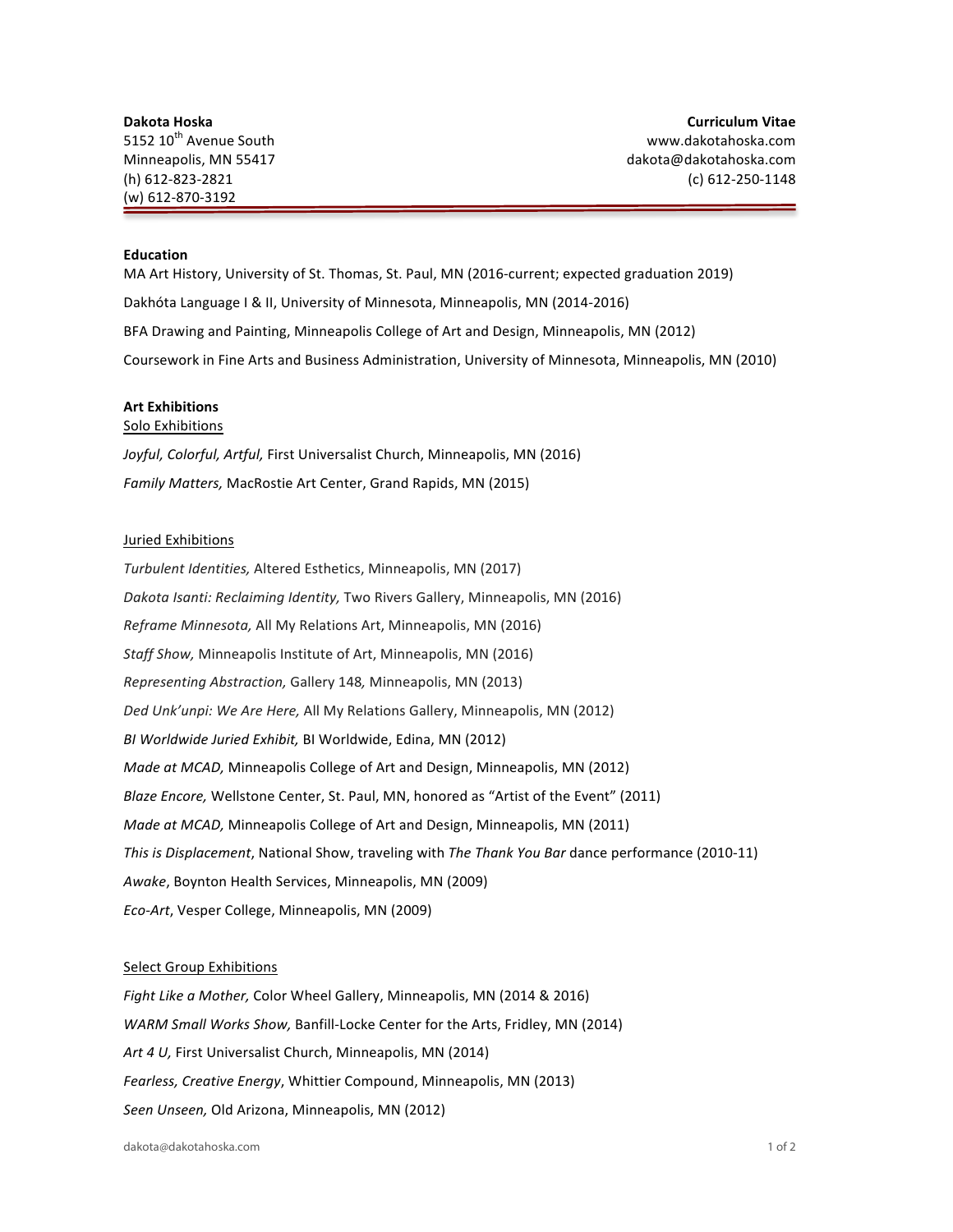*Women's Art Institute Student Show,* Minneapolis College of Art and Design, Minneapolis, MN (2011)

All School Memory Project, Minneapolis College of Art and Design, Minneapolis, MN (2011)

Foot in the Door, Minneapolis Institute of Art, Minneapolis, MN (2010)

### **Commissions**

**Where Condor Meets Eagle** Minneapolis, MN Part of a 3-person team that designed and painted a 8' X 16' mural to promote the Indigenous Bolivian and Native American Film Festival organized through Augsburg College (2011)

## *The Vagina Monologues* St. Paul, MN

Created five paintings and a poem reflecting on the struggles facing women in abusive situations, and the strength they exhibit as they move forward (2009); This work is now housed in the Women of Nations Eagle Nest Women's Shelter, St. Paul, MN

# **Publications and Programs Featuring Artwork**

*MN* Original (Scheduled to air May 2017)

*The Women's Press* (June 2015)

*Figuring the Plural* (2014)

*Southwest Journal, vol.* 23, No. 7, April 2 - 15, 2012, p. B12

## **Professional Activities**

**Research Assistant, Minneapolis Institute of Art** Manual Minneapolis, MN Work with the Assistant Curator of Art of Africa and the Americas to learn all aspects of curatorial responsibilities for Native American art-contemporary, historical and ancient; assist with artwork selection and installation; participate in conservation and educational activities; actively engage in community outreach; contribute to the upcoming Native American Women's show scheduled for fall, 2018; lend research assistance, writing support, and examine art records as needed; provide docent training and presentations for affinity groups; engage with donors as directed  $(2015 - current)$ 

Gallery Assistant, All My Relations Gallery Minneapolis, MN Provided marketing services and general operational support to only Native American owned and operated gallery (at that time) in the Twin Cities; provided knowledgeable information regarding Native American art history and contemporary Native artists; assisted in installation and de-installation of exhibitions; database management (2013-2014)

#### **Intern, Mapping Spectral Traces** Minneapolis, MN

Support an international group of artists, scientists, and philosophers in their efforts to bring awareness to sites that have experienced trauma, and to facilitate a healing dialogue (2012)

*Tutor, Minneapolis College of Art and Design* Minneapolis, MN

Worked as a tutor in the college learning center, helping students improve their writing skills, manage their time, and overcome obstacles that may have impeded their academic success, i.e. worked closely with international students to help them navigate MCAD in general as well as language barriers in writing (2011)

## American Indian Museum Fellow, Minnesota Historical Society **St. Paul, MN** St. Paul, MN

Attended an intensive, month-long residential program through the Minnesota Historical Society, wherein I participated in classroom presentations and experienced hands-on learning about the museum field and other historical and cultural preservation organizations (2011)